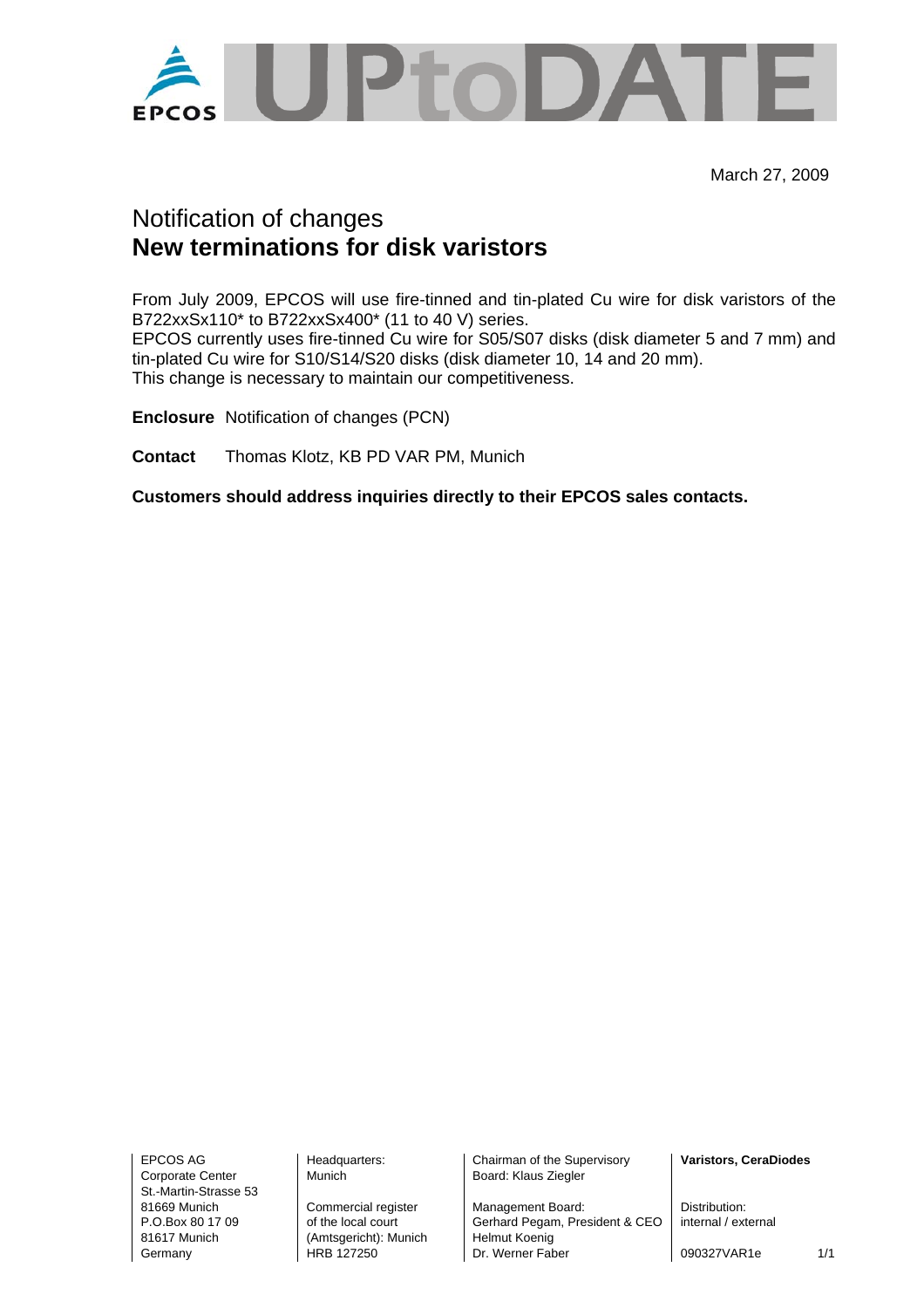

## **Product / Process Change Notification Produkt-/ Prozess-Änderungsmitteilung**

| 1. ID No. / ID-Nr.: KB 09/12                                                                                                                                                                                                                                                                                                                      |                                                                                                                                                                                                                                                                  | 2. Date of announcement / Datum der Ankündigung: 27.03.2009 |                                                                |                                             |  |
|---------------------------------------------------------------------------------------------------------------------------------------------------------------------------------------------------------------------------------------------------------------------------------------------------------------------------------------------------|------------------------------------------------------------------------------------------------------------------------------------------------------------------------------------------------------------------------------------------------------------------|-------------------------------------------------------------|----------------------------------------------------------------|---------------------------------------------|--|
| 3. Type $/$<br>Produktgruppe:<br>Disk varistors S05 to                                                                                                                                                                                                                                                                                            |                                                                                                                                                                                                                                                                  | Old ordering code /<br>Alte Bestell-Nr.:<br>B722xxSx110* to | New ordering code /<br><b>Neue Bestell-Nr.:</b><br>No change / | Customer part number /<br>Kundensachnummer: |  |
| S20, 11 to 40 V /                                                                                                                                                                                                                                                                                                                                 | B722xxSx400*                                                                                                                                                                                                                                                     |                                                             | keine Änderung                                                 |                                             |  |
| Scheibenvaristoren<br>S05 bis S20,<br>11 V bis 40 V                                                                                                                                                                                                                                                                                               |                                                                                                                                                                                                                                                                  |                                                             |                                                                |                                             |  |
| 4. Description of change / Beschreibung der Änderung:                                                                                                                                                                                                                                                                                             |                                                                                                                                                                                                                                                                  |                                                             |                                                                |                                             |  |
| Diversification of Cu wire for disk varistors:<br>EPCOS currently uses fire-tinned Cu wire for S05/S07 disks and tin-plated Cu wire for S10/S14/S20 disks.<br>In future, we will use either fire-tinned or tin-plated Cu wire for all affected disks./                                                                                            |                                                                                                                                                                                                                                                                  |                                                             |                                                                |                                             |  |
| Erweiterung des Spektrums der Anschlussdrähte für Scheibenvaristoren:<br>Zur Zeit verwendet EPCOS feuerverzinnte Cu-Drähte für die Scheiben S05/S07 und galvanisch verzinnte<br>Cu-Drähte für die Scheiben S10/S14/S20. Künftig werden wir bei allen Scheibenvaristoren entweder<br>feuerverzinnte oder galvanisch verzinnte Cu-Drähte einsetzen. |                                                                                                                                                                                                                                                                  |                                                             |                                                                |                                             |  |
| 5. Effect on the product or for customers (quality, specification, lead time) /<br>Auswirkung auf das Produkt oder für den Kunden (Qualität, Spezifikation, Lieferzeiten):                                                                                                                                                                        |                                                                                                                                                                                                                                                                  |                                                             |                                                                |                                             |  |
| This change has no impact on form, fit, function, quality, reliability, manufacturability or lead time. No<br>change of solderability./                                                                                                                                                                                                           |                                                                                                                                                                                                                                                                  |                                                             |                                                                |                                             |  |
| oder Lötbarkeit.                                                                                                                                                                                                                                                                                                                                  | Die Änderung hat keinen Einfluss auf Form, Funktion, Qualität, Zuverlässigkeit, Fertigbarkeit, Lieferzeit                                                                                                                                                        |                                                             |                                                                |                                             |  |
| 6. Quality assurance measures / Maßnahmen zur Qualitätssicherung:                                                                                                                                                                                                                                                                                 |                                                                                                                                                                                                                                                                  |                                                             |                                                                |                                             |  |
| production to ISO/TS 16949./                                                                                                                                                                                                                                                                                                                      | The production plant in Zhuhai, China, is certified to ISO/TS 16949. It will be evaluated and released for                                                                                                                                                       |                                                             |                                                                |                                             |  |
| Das Werk in Zhuhai, China ist nach ISO/TS 16949 zertifiziert. Die Produktionsfreigabe erfolgt gemäß<br>ISO/TS 16949.                                                                                                                                                                                                                              |                                                                                                                                                                                                                                                                  |                                                             |                                                                |                                             |  |
| 7. Scheduled date of introduction / Geplante Einführung: July 2009 / Juli 2009                                                                                                                                                                                                                                                                    |                                                                                                                                                                                                                                                                  |                                                             |                                                                |                                             |  |
| 8. Customer feedback / Rückmeldung vom Kunden:                                                                                                                                                                                                                                                                                                    |                                                                                                                                                                                                                                                                  |                                                             |                                                                |                                             |  |
| If EPCOS does not receive notification to the contrary within a period of 10 weeks, EPCOS assumes that<br>the customer agrees to the change. For an interim period we cannot rule out that old as well as new<br>products will be shipped.                                                                                                        |                                                                                                                                                                                                                                                                  |                                                             |                                                                |                                             |  |
|                                                                                                                                                                                                                                                                                                                                                   | Falls EPCOS innerhalb von 10 Wochen keine gegenteilige Mitteilung erhält, geht EPCOS davon aus, dass<br>die geplante Änderung vom Kunden akzeptiert ist. Innerhalb einer Übergangszeit kann es vorkommen,<br>dass sowohl alte wie auch neue Ware geliefert wird. |                                                             |                                                                |                                             |  |
| <b>Quality Management:</b>                                                                                                                                                                                                                                                                                                                        |                                                                                                                                                                                                                                                                  |                                                             | Signature                                                      |                                             |  |
| Name: Dr. W. Pint                                                                                                                                                                                                                                                                                                                                 |                                                                                                                                                                                                                                                                  |                                                             | sgd. Dr. Pint                                                  |                                             |  |